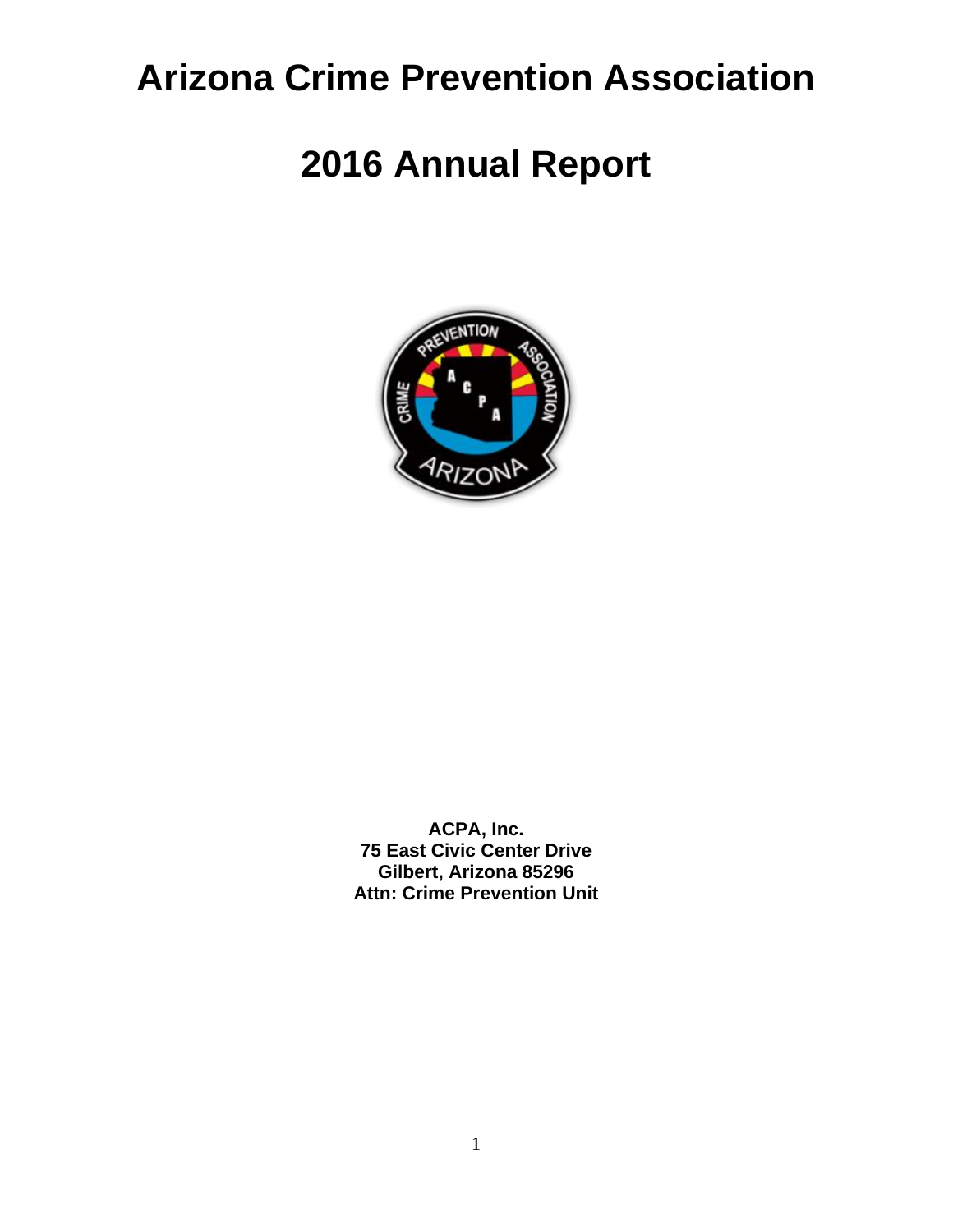# **Crime Prevention Defined**

The Arizona Crime Prevention Association supports the following definition of Crime Prevention:

Crime Prevention is the anticipation, recognition and appraisal of a crime risk and the steps taken to eliminate or reduce the risk.

## **Principles of Crime Prevention:**

The National Crime Prevention Council has identified the following principles of Crime Prevention:

| Crime Prevention is:              | everyone's business<br>more than security<br>a responsibility of all levels of government<br>linked with solving social problems<br>cost effective |
|-----------------------------------|----------------------------------------------------------------------------------------------------------------------------------------------------|
| <b>Crime Prevention requires:</b> | a central position in law enforcement                                                                                                              |

cooperation of all elements of the community education tailoring to local needs and conditions continual testing and improvement

Crime Prevention improves: the quality of life for the community and its residents.

### **Mission Statement of the ACPA, Inc.**

The mission of the ACPA is to focus attention on local, state and regional issues related to crime prevention and provide a forum for the exchange, coordination and teaching of ideas, concepts and programs pertaining to the reduction of crime.

### **Description of Programs and Services**

The Arizona Crime Prevention Association (ACPA) has been providing crime prevention services to Arizona since 1977 and officially became a Corporation in 1993. The majority of the Board of Directors is made up of individuals working in law enforcement as well as some successful, local business and community members. All members of the Board serve voluntarily and no paid staff exists.

The purpose of the Arizona Crime Prevention Association is:

To provide a forum for the exchange, coordination, and teaching of ideas, concepts and programs pertaining to the reduction of crime. This is done by offering a variety of specialized training and education sessions, meetings, conferences and webinars for the citizen's of Arizona as well as specialized training for law enforcement.

To focus attention on local, regional, state and national goals and issues relating to crime prevention. This is done through the development and delivery of specialized public programs and focused public advertisement. This includes the production and delivery of educational television commercials distributed and aired statewide as well as interviews for newspaper and radio stations on current crimes and prevention methodology.

To encourage extensive citizen and community involvement in the reduction of crime and criminal activity. Our organization does this through the hosting of various Citizen and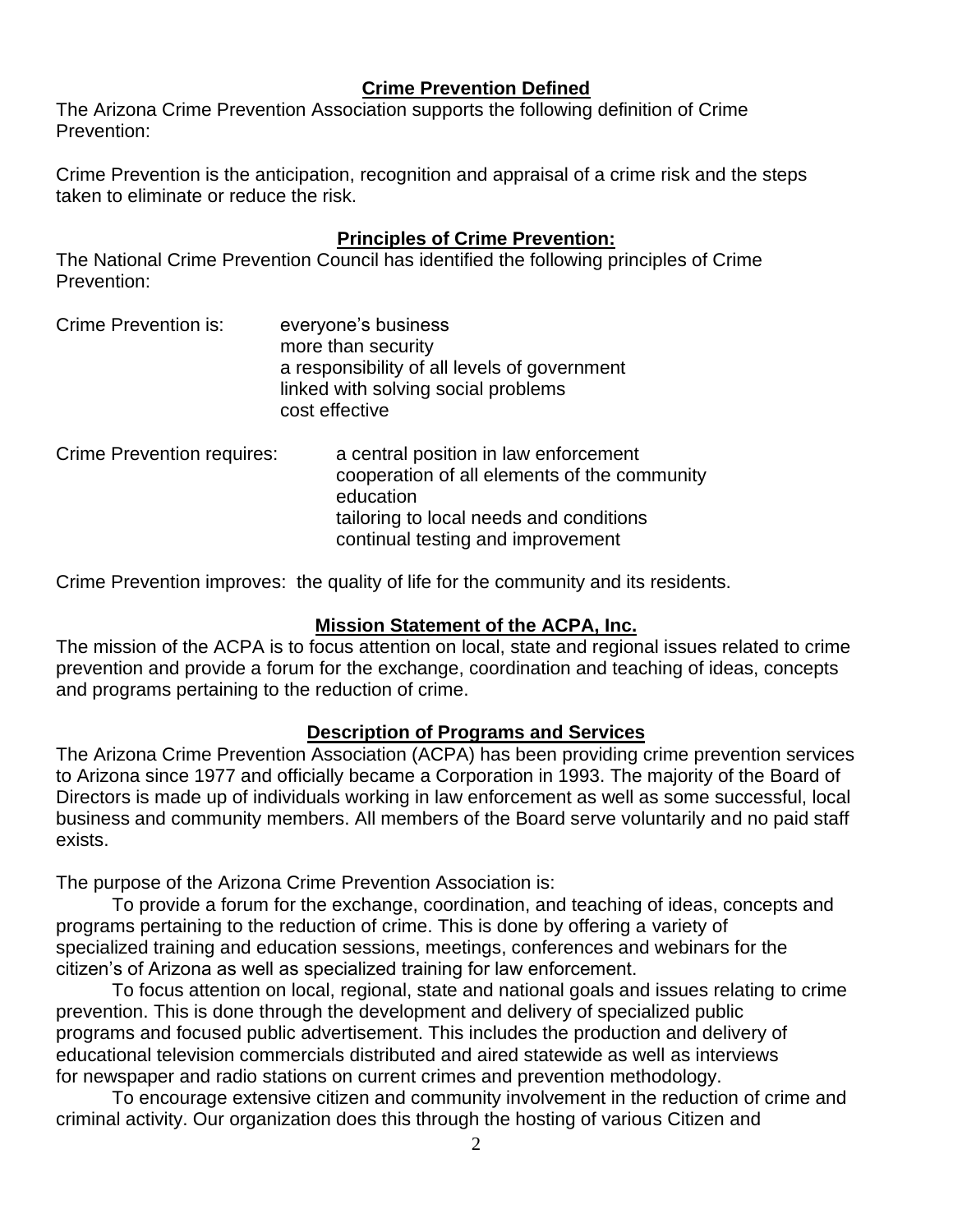Business Safety Forums. Offered annually in partnership with law enforcement throughout the state, these educational sessions provide an opportunity for individuals to gain knowledge about particular crime trends, programs, services and products. These sessions also give individuals the opportunity to network with local police rep's.

To develop strategies which promote crime prevention planning and implementation for Arizona citizens. Currently the ACPA, Inc. has developed a state database for distribution of police information to the general public and other valley police agencies called BoloCop. Through this program, the website allows law enforcement to easily distribute police related information and crime alerts directly to valley police agencies, focused business and community members via email, text and/or facsimile transmittal. The website is www.Bolocop.com with plans to expand nationally in the future.

#### **The organization provides the following programs and services:**

Specialized training: The ACPA, Inc. recruits, develops and delivers training on a variety of crime related issues to sworn and civilian members of law enforcement, corporate loss prevention staff, civic organizations, government and citizenry of the state.

Child Identification Clinics: In partnership with law enforcement throughout the state and the Center for Missing and Exploited Children, the ACPA, Inc. provides parents a laminated child identification card, as well as a cd of information specific to their child to include digital fingerprints, photos, video and audio files. These digital files can be easily emailed to law enforcement by the parents should it be necessary.

Public Secured Shred: In partnership with law enforcement and various mobile shred companies, the ACPA, Inc. hosts public, secured shredding. This opportunity allows citizen's the ability to shred personal documents which reduces the chances of becoming a victim on identity theft.

Crime Prevention Advertisement & Social Media Campaigns: In partnership with law enforcement agencies throughout the state as well as various city cable and public television networks, the ACPA, Inc. produces and provides a variety of education and public safety prevention videos. These videos distributed through various police agencies assist in delivering messages to the general public about such current crime issues as the dangers of social networking sites, leaving property in your vehicle, theft of intellectual property and child safety.

Statewide administration of a program known as BOLOCop, which allows police agencies to prepare and send crime alerts statewide to focused business and community members. BOLOCop.com will be launched nationally in the future.

#### **ACPA Membership**

The ACPA had  $\qquad$  paid members in 2016, consisting of Law Enforcement, and non-law enforcement agencies. Members also include 19 Lifetime Members:

Jerry Quarles Bruce Wall Mark Ruffennach Janet Clayton Kelly Brauer Scott Reed Kathy Groenewold Denise Traves Ann Bowers Brian Kornegay Sheriff Joe Arpaio Denny Dobbins Kelly Kennedy Bruce Elmblad Linda Morris Jim Toth Fred Goldman Jeff Landtiser Peggy & Paul Secaur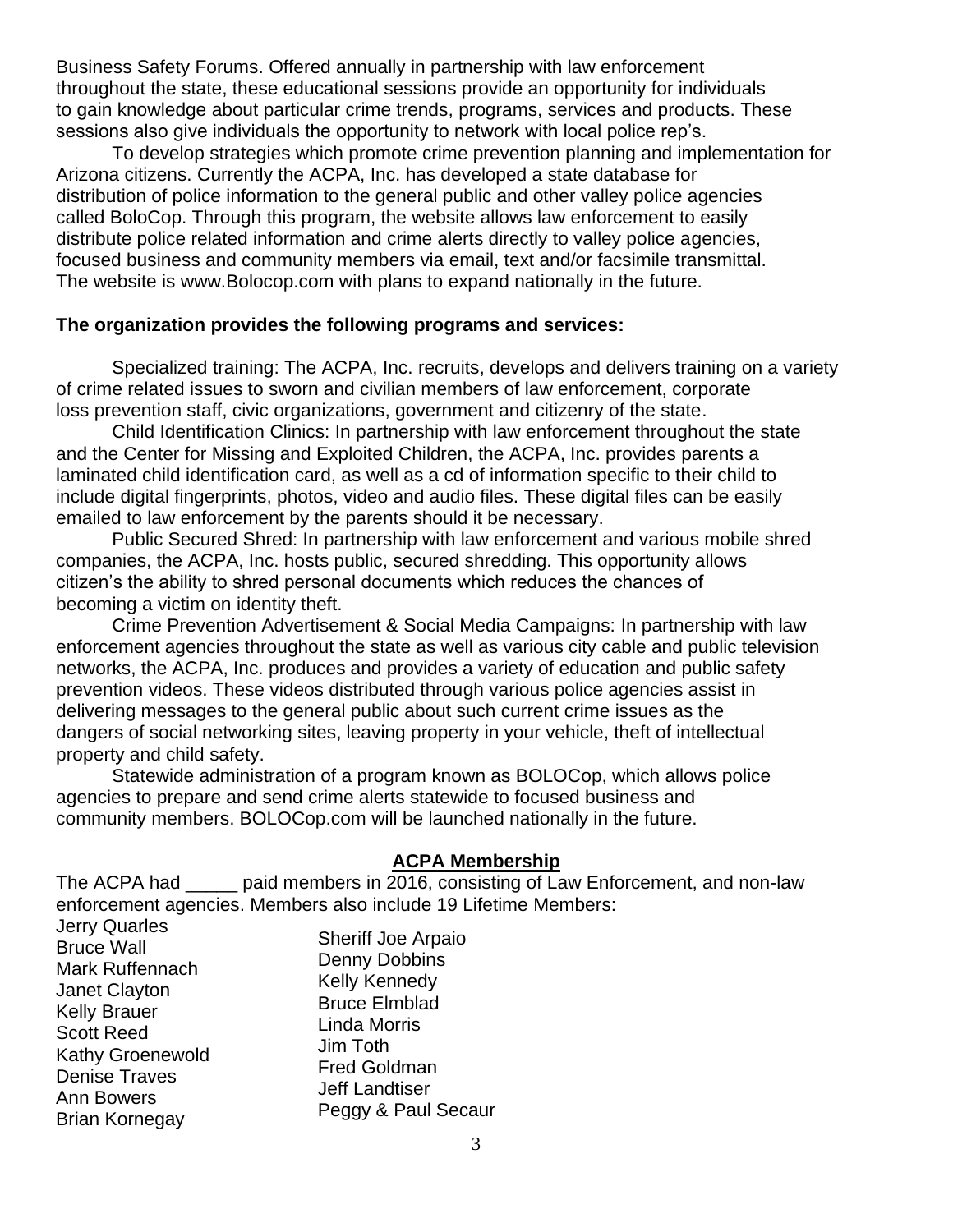# **ACPA Board of Directors for 2015 – 2016 (Executive Board serves two year terms) -**

President - Vickie Faber (Owen), Gilbert Police Department Vice President – Rebecca Garcia, ASU PD Treasurer – Amy Sailors, Mesa Police Department Secretary – Ann Armstrong, AZ. Auto Theft Authority Director of Training - Patty Gallagher, Mesa PD Past President – Jerry Quarles (Retired) Mesa PD

2016 Members at Large: Scott Reed Serene Carney Angela Botz Kara Curtis David Danielson Samantha Keilich Nancy Larsen Anthony Palermo Scott Reed Crystal Reidy Nate Ryberg Joan Campbell Will Hess Steve Parry Steven McGhee





# **2017 ACPA Board Meetings -**

The Arizona Crime Prevention Association held 5 board meetings throughout the year. Each board meeting was advertised through email notice and ACPA website. The meeting minutes were approved and distributed. February 2, 2017 - Pepper Café - 825 S. Cooper Rd, Gilbert, AZ 85233

April 18, 2017 - Central Arts District (Formerly VIAD) Building - 1850 N. Central Avenue. Phx 85006 July 27, 2017 - Central Arts District (Formerly VIAD) Building - 1850 N. Central Avenue. Phx 85006 August 29, 2017 – My Mother's Restaurant - 4130 North 19th Avenue Phoenix, AZ 85015 December 5, 2017 – Pier 54 – 5394 S. Lakeshore Drive, Tempe, AZ 85283

# **2017 ACPA Sponsored Trainings and Events –**

See attached flyers.

**2017 End of Year Financial Report – Dec. 31, 2017**

Checking - \$12,931.74 PayPal - \$2,919.36 Savings - \$0 Grants - \$0 ----------------------------